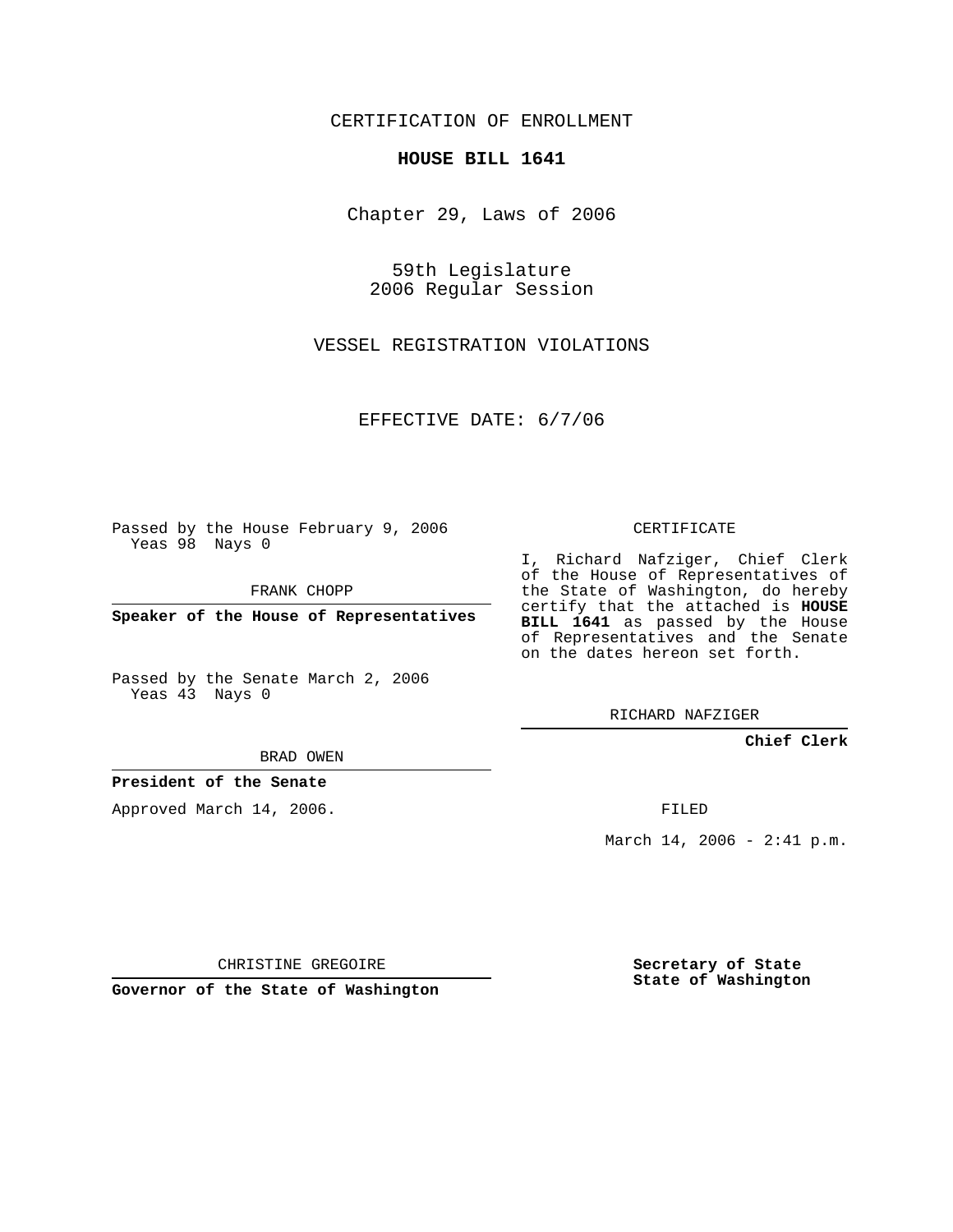## **HOUSE BILL 1641** \_\_\_\_\_\_\_\_\_\_\_\_\_\_\_\_\_\_\_\_\_\_\_\_\_\_\_\_\_\_\_\_\_\_\_\_\_\_\_\_\_\_\_\_\_

\_\_\_\_\_\_\_\_\_\_\_\_\_\_\_\_\_\_\_\_\_\_\_\_\_\_\_\_\_\_\_\_\_\_\_\_\_\_\_\_\_\_\_\_\_

Passed Legislature - 2006 Regular Session

**State of Washington 59th Legislature 2005 Regular Session**

**By** Representatives Kretz, Blake, Ahern, Buri, Ericks, Serben, DeBolt, Kristiansen, Condotta, Orcutt, Strow, Cox, Buck and Armstrong

Read first time 01/31/2005. Referred to Committee on Natural Resources, Ecology & Parks.

1 AN ACT Relating to decriminalizing vessel registration violations; 2 amending RCW 88.02.020, 88.02.090, and 88.02.110; and prescribing 3 penalties.

4 BE IT ENACTED BY THE LEGISLATURE OF THE STATE OF WASHINGTON:

 5 **Sec. 1.** RCW 88.02.020 and 1985 c 267 s 1 are each amended to read 6 as follows:

 Except as provided in this chapter, no person may own or operate any vessel on the waters of this state unless the vessel has been registered and displays a registration number and a valid decal in accordance with this chapter, except that a vessel which has or is required to have a valid marine document as a vessel of the United 12 States is only required to display a valid decal. A violation of this 13 section is a class 2 civil infraction.

14 **Sec. 2.** RCW 88.02.090 and 1983 c 7 s 21 are each amended to read 15 as follows:

16 Any person charged with the enforcement of this chapter may request 17 for inspection the certificate of registration from any vessel owner or 18 operator to ascertain the legal and registered ownership of such